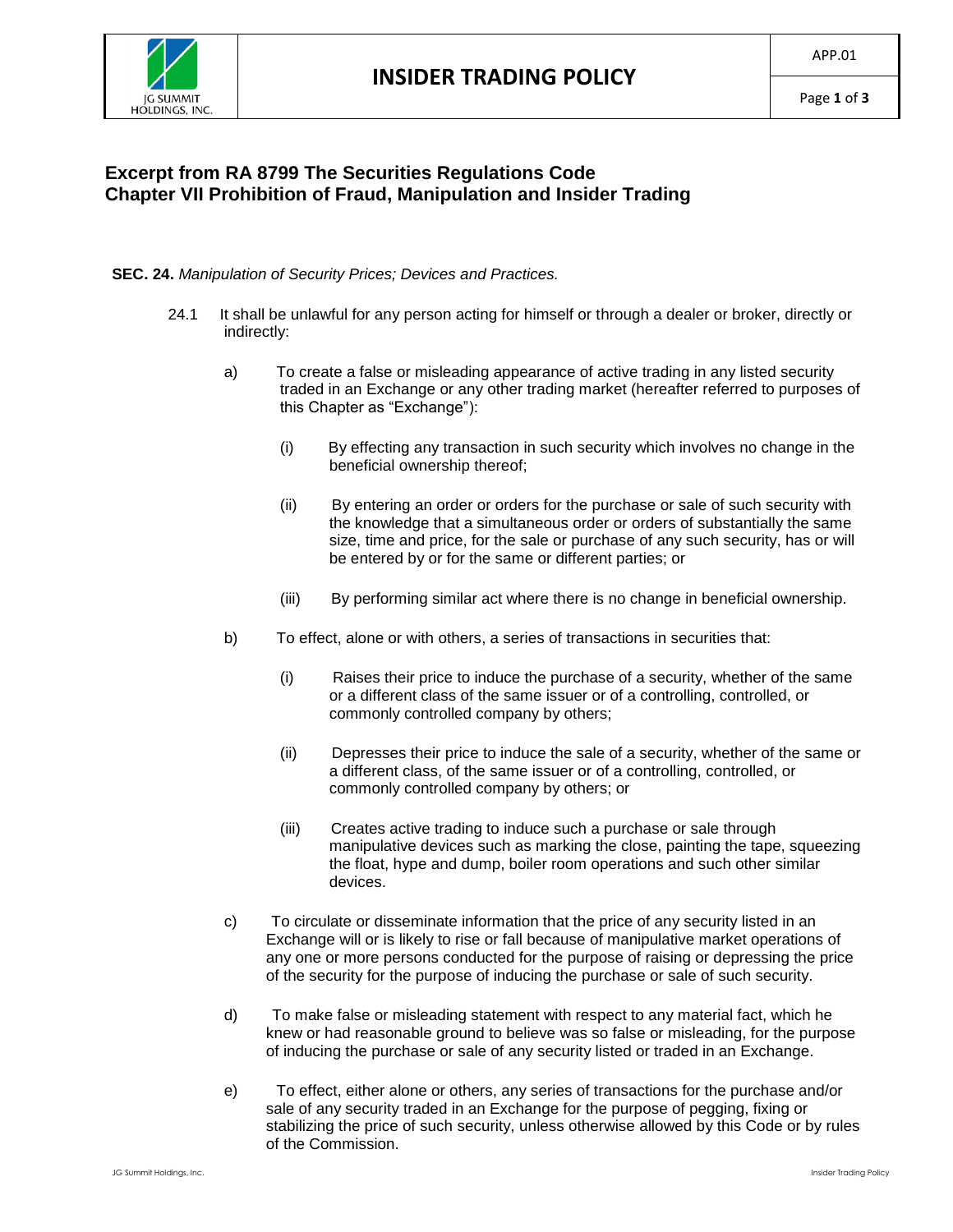

- 24.2. No person shall use or employ, in connection with the purchase or sale of any security any manipulative or deceptive device or contrivance. Neither shall any short sale be effected nor any stop-loss order be executed in connection with the purchase or sale of any security except in accordance with such rules and regulations as the Commission may prescribe as necessary or appropriate in the public interest or for the protection of investors.
- 24.3. The foregoing provisions notwithstanding, the Commission, having due regard to the public interest and the protection of investors, may, by rules and regulations, allow certain acts or transactions that may otherwise be prohibited under this Section.

**SEC. 25.** *Regulation of Option Trading.* - No member of an Exchange shall, directly or indirectly endorse or guarantee the performance of any put, call, straddle, option or privilege in relation to any security registered on a securities exchange.

The terms "put", "call", "straddle", "option", or "privilege" shall not include any registered warrant, right or convertible security.

**SEC. 26.** *Fraudulent Transactions.* - It shall be unlawful for any person, directly or indirectly, in connection with the purchase or sale of any securities to:

- 26.1. Employ any device, scheme, or artifice to defraud;
- 26.2. Obtain money or property by means of any untrue statement of a material fact of any omission to state a material fact necessary in order to make the statements made, in the light of the circumstances under which they were made, not misleading; or
- 26.3. Engage in any act, transaction, practice or course of business which operates or would operate as a fraud or deceit upon any person.
- **SEC. 27.** *Insider's Duty to Disclose When Trading.*
	- 27.1. It shall be unlawful for an insider to sell or buy a security of the issuer, while in possession of material information with respect to the issuer or the security that is not generally available to the public, unless: (a) The insider proves that the information was not gained from such relationship; or (b) If the other party selling to or buying from the insider (or his agent) is identified, the insider proves: (i) that he disclosed the information to the other party, or (ii) that he had reason to believe that the other party otherwise is also in possession of the information. A purchase or sale of a security of the issuer made by an insider defined in Subsection 3.8, or such insider's spouse or relatives by affinity or consanguinity within the second degree, legitimate or common-law, shall be presumed to have been effected while in possession of material non-public information if transacted after such information came into existence but prior to dissemination of such information to the public and the lapse of a reasonable time for the market to absorb such information: *Provided, however,* That this presumption shall be rebutted upon a showing by the purchaser or seller that he was not aware of the material non-public information at the time of the purchase or sale.
	- 27.2. For purposes of this Section, information is "material non-public" if: (a) It has not been generally disclosed to the public and would likely affect the market price of the security after being disseminated to the public and the lapse of a reasonable time for the market to absorb the information; or (b) would be considered by a reasonable person important under the circumstances in determining his course of action whether to buy, sell or hold a security.
	- 27.3. It shall be unlawful for any insider to communicate material non-public information about the issuer or the security to any person who, by virtue of the communication, becomes an insider as defined in Subsection 3.8, where the insider communicating the information knows or has